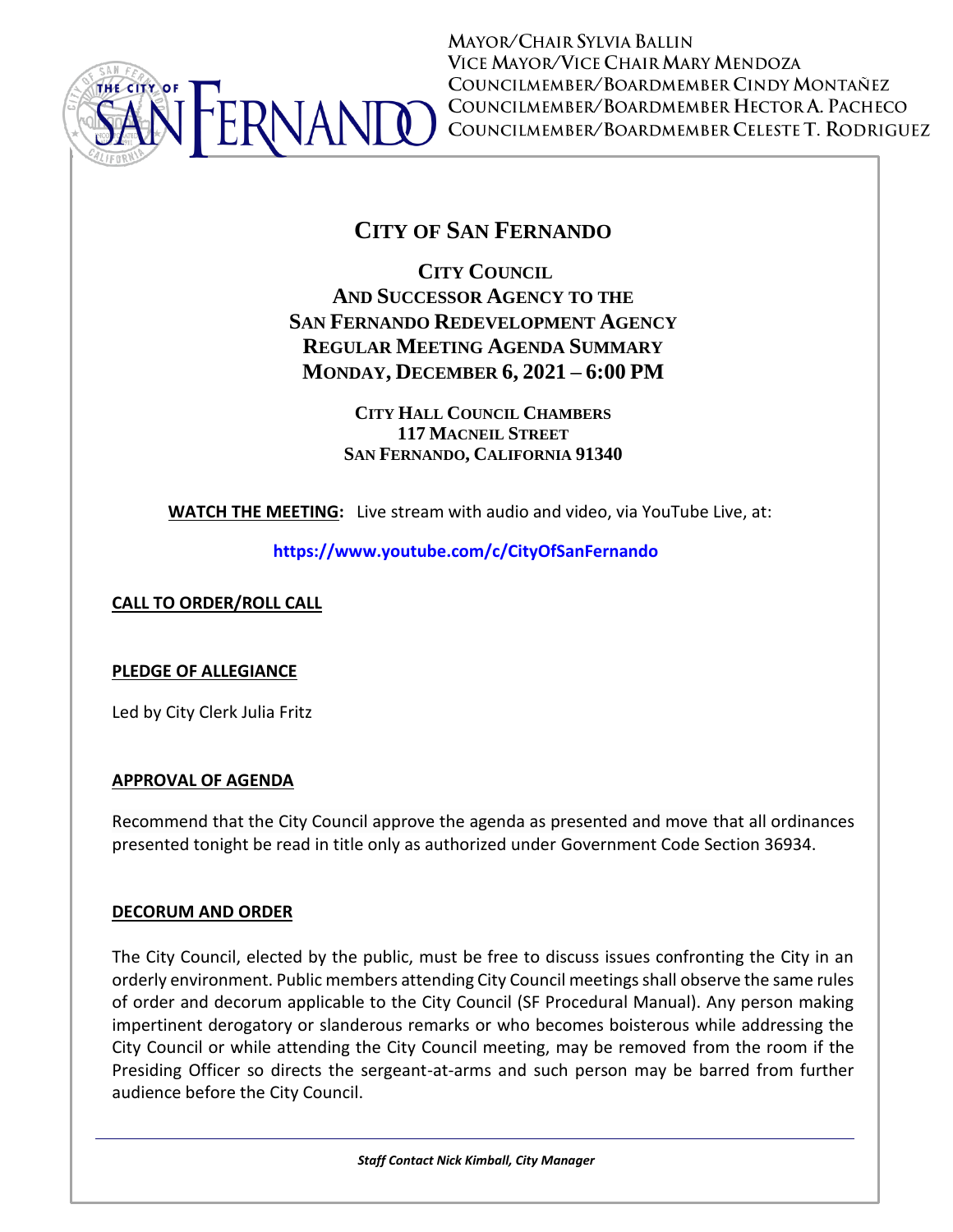#### **PUBLIC STATEMENTS**

There will be a three (3) minute limitation per each member of the audience who wishes to make comments relating to City Business. Anyone wishing to speak, please fill out the blue form located at the Council Chambers entrance and submit it to the City Clerk. When addressing the City Council, please speak into the microphone and voluntarily state your name and address.

#### **CONSENT CALENDAR**

Items on the Consent Calendar are considered routine and may be disposed of by a single motion to adopt staff recommendation. If the City Council wishes to discuss any item, it should first be removed from the Consent Calendar.

- **1) CONSIDERATION TO APPROVE CITY COUNCIL MEETING MINUTES FOR NOVEMBER 15, 2021 SPECIAL MEETING**
- **2) CONSIDERATION TO ADOPT A RESOLUTION APPROVING THE WARRANT REGISTER**

Recommend that the City Council adopt Resolution No. 21-121 approving the Warrant Register.

### **3) CONSIDERATION TO APPROVE CALENDAR YEAR 2022 BUSINESS PERMITS FOR CERTAIN BUSINESS ACTIVITIES AS REQUIRED BY THE CITY CODE**

Recommend that the City Council approve the Business Permits for Calendar Year 2022 for businesses engaged in certain business activities, as required by Article III of Chapter 22 of the San Fernando City Code.

## **4) CONSIDERATION TO ADOPT A RESOLUTION AUTHORIZING THE EXECUTION OF SETTLEMENT AGREEMENTS WITH CERTAIN MANUFACTURERS, DISTRIBUTORS, AND RETAILERS OF OPIOID PHARMACEUTICALS**

Recommend that the City Council:

- a. Adopt Resolution No. 8106 authorizing the City to enter into settlement agreements with certain manufacturers, distributors, and retailers of opioid pharmaceuticals;
- b. Authorize the City Manager to execute the participation agreements and settlement agreements with Distributors and Janssen.

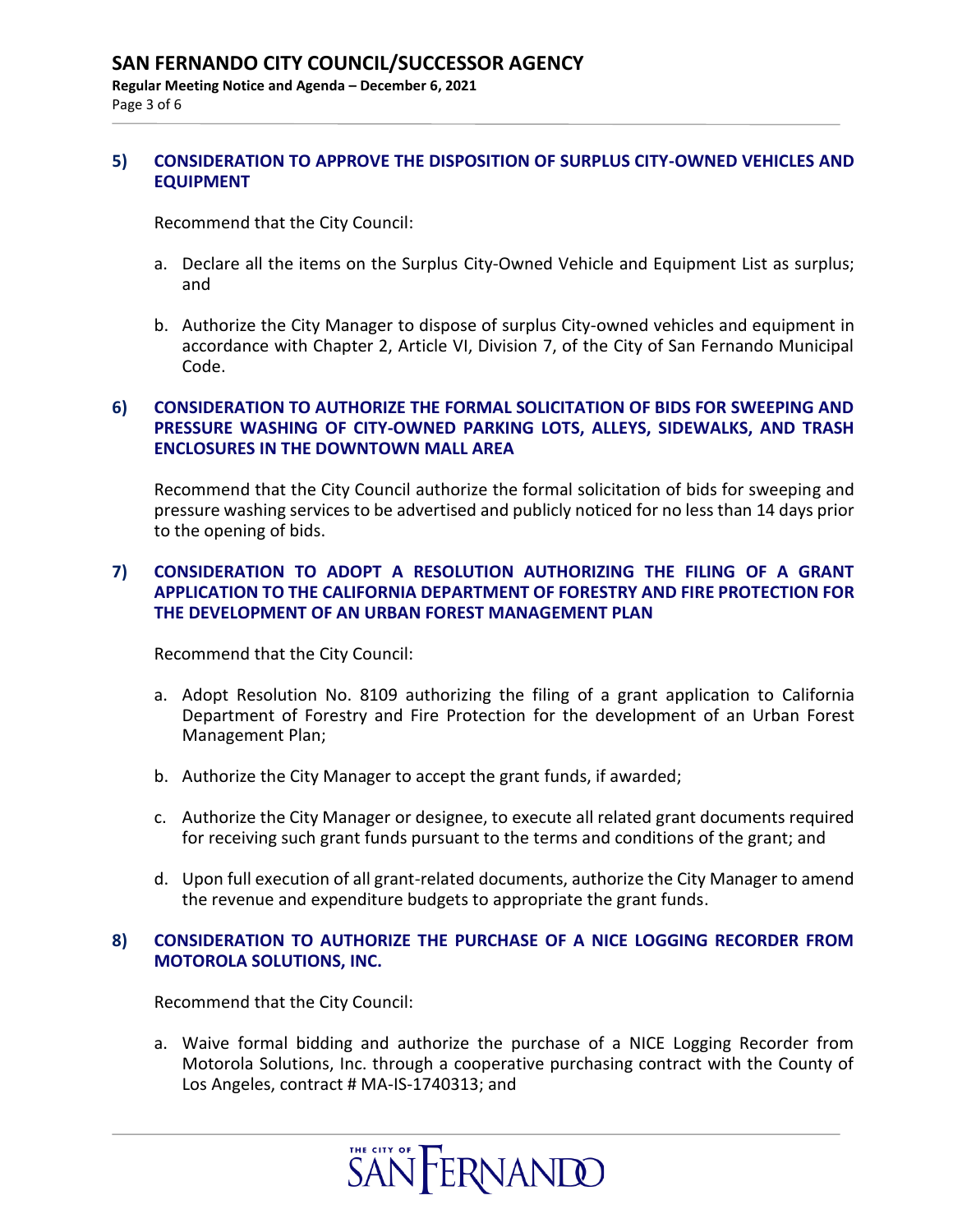b. Authorize the City Manager to execute a Purchase Order with Motorola Solutions, Inc. in an amount not to exceed \$96,000.

### **9) CONSIDERATION TO AWARD A PROFESSIONAL SERVICES AGREEMENT FOR CITY-WIDE RADIO SYSTEM AND WIRELESS BROADBAND VIDEO NETWORK MAINTENANCE SERVICES**

Recommend that the City Council:

- a. Approve a five-year Professional Services Agreement (Contract No. 2041) with Bear Communications, Inc., dba BearCom for City-Wide Radio System and Wireless Broadband Video Network Maintenance Services for a not-to-exceed amount of \$776,709 for the term of the Agreement; and
- b. Authorize the City Manager to execute the Professional Services Agreement and all related documents.

### **10) CONSIDERATION TO ADOPT RESOLUTIONS TO ACCEPT GRANT FUNDS FROM THE STATE OF CALIFORNIA DEPARTMENT OF JUSTICE TOBACCO GRANT PROGRAM**

Recommend that the City Council:

- a. Accept the State of California Department of Justice Tobacco Grant Program DOJ-PROP56-2021-22-1 in the amount of \$113,735;
- b. Adopt Resolution No. 8107 authorizing the Police Chief to execute the Tobacco Grant Program with California Department of Justice; and
- c. Adopt Resolution No. 8108 amending the budget for Fiscal Year 2021-2022 to appropriate the grant revenues and expenses.

### **11) CONSIDERATION TO APPROVE AN EXECUTIVE ORDER EXTENDING THE COVID-19 OUTDOOR SERVICES PERMIT PROGRAM THROUGH JUNE 30, 2022**

Recommend that the City Council approve Executive Order No. 2021-12-06 extending COVID-19 Outdoor Services Permit regulations through June 30, 2022.

#### **12) RECEIVE AND FILE AN UPDATE REGARDING COVID-19 RESPONSE EFFORTS**

Recommend that the City Council receive and file an update related to the City's COVID-19 efforts, including, but not limited to the City's COVID-19 planning, response, enforcement; education and outreach efforts; financial assistance programs and the pursuit of funding opportunities; COVID-19 related policy initiatives; and related recommendations, as appropriate.

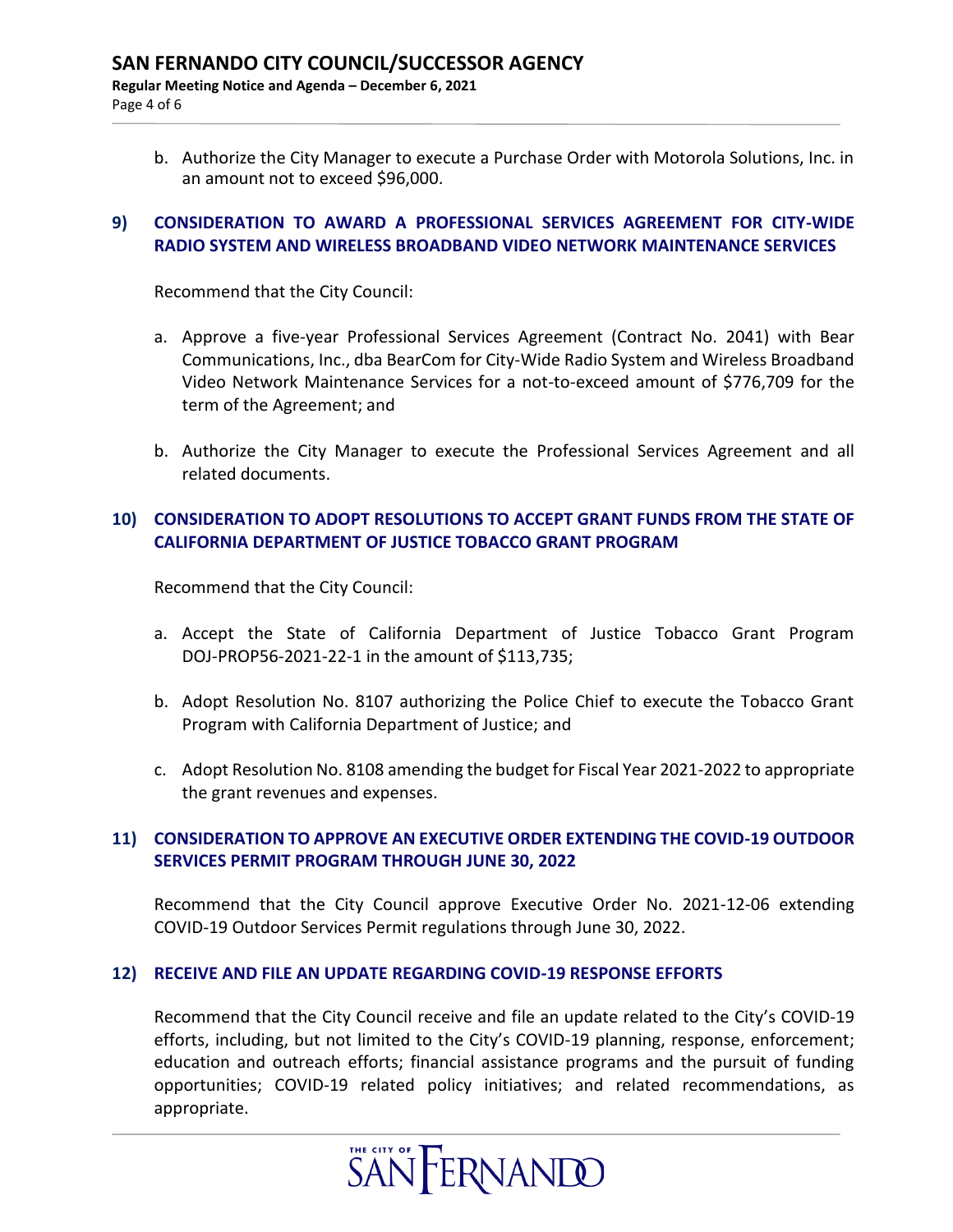#### **ADMINISTRATIVE REPORTS**

#### **13) CONSIDERATION TO AUTHORIZE THE PURCHASE OF BODY-WORN CAMERA SYSTEMS AND DIGITAL IN-VEHICLE CAMERA/VIDEO SYSTEMS WITH INTEGRATED AUTOMATED LICENSE PLATE READER SYSTEMS FROM AXON, INC.**

Recommend that the City Council:

- a. Waive formal bidding and authorize the purchase of Body-Worn Camera Systems and Digital In-Vehicle Camera/Video System, along with integrated Automated License Plate Readers from Axon Inc.; and
- b. Authorize the City Manager to execute a Purchase Order with Axon, Inc. in an amount not to exceed \$495,000.

#### **14) CONSIDERATION TO AWARD A CONTRACT FOR SAN FERNANDO REGIONAL PARK INFILTRATION PROJECT, JOB NO. 7601, PLAN NO. P-732**

Recommend that the City Council:

- a. Accept the lowest responsive bid from Ortiz Enterprises, Inc. for construction of the improvements related to the San Fernando Regional Infiltration Project;
- b. Authorize the City Manager to execute a Construction Contract, and all related documents, with Ortiz Enterprises, Inc., (Contract No. 2042) for an amount not-to-exceed \$11,189,930; and
- c. Authorize the City Manager to approve change orders not-to-exceed 10% contingency (\$1,118,993).

#### **15) CONSIDERATION TO APPROVE PROFESSIONAL SERVICES AGREEMENTS FOR CITY ENGINEERING, NATIONAL POLLUTANT DISCHARGE ELIMINATION SYSTEM, WATER AND WASTEWATER, AND PAVEMENT ENGINEERING SERVICES**

Recommend that the City Council:

- a. Approve a Professional Services Agreement (Contract No. 2043) with Willdan Engineering, in an amount not to exceed the annual City Council approved budgeted expenditure for City Engineering Services for a three-year term, with a City option to renew for two additional years;
- b. Approve a Professional Services Agreement (Contract No. 2044) with CWE, in an amount not to exceed the annual City Council approved budgeted expenditure for Water and Wastewater Engineering Services for a three-year term, with a City option to renew for two additional years;